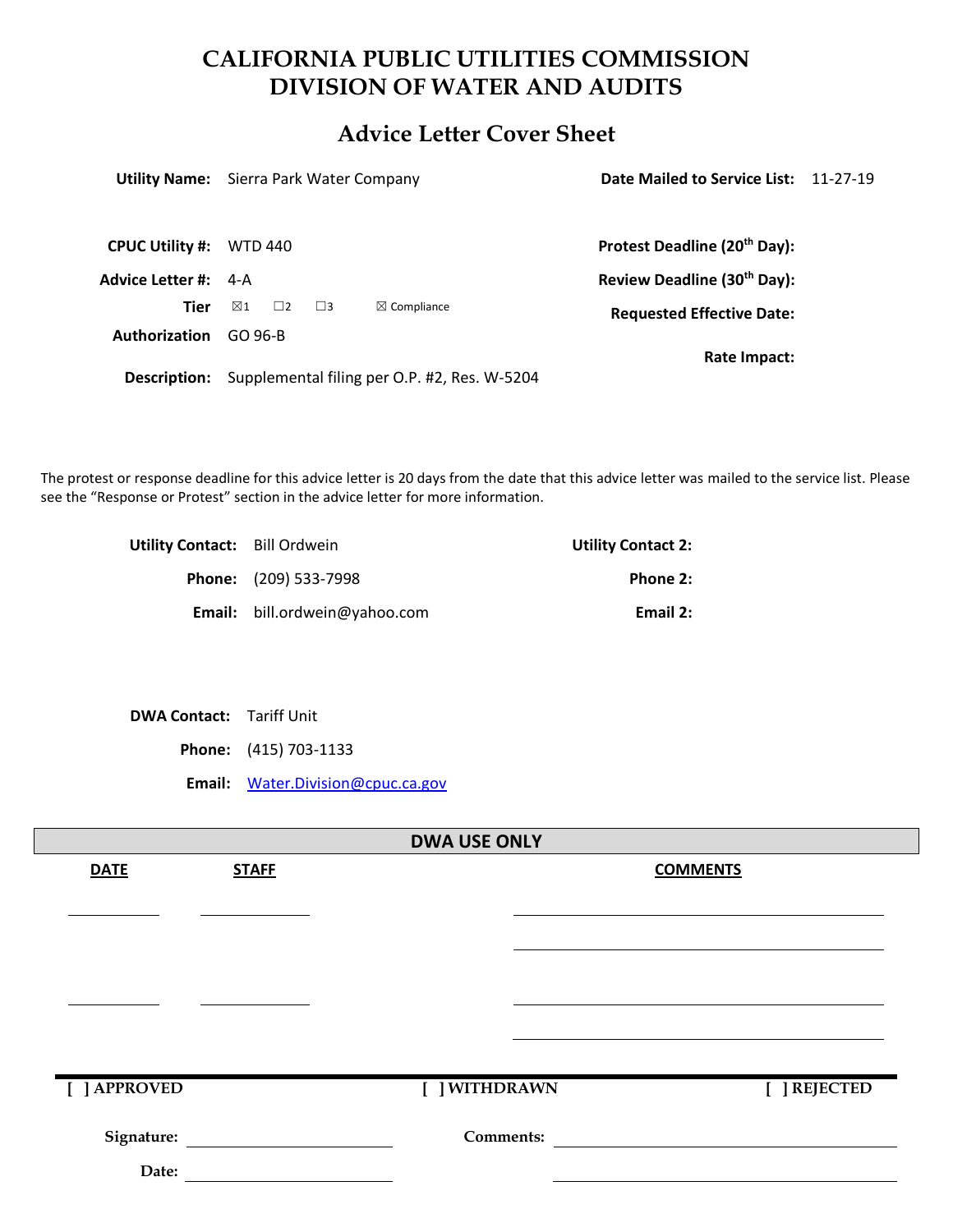# **Sierra Park Water Company, Inc.**

P.O. Box 424 Miwuk Village, CA 95346 Telephone: (209) 533-7998

November 27, 2019

Advice Letter No. 4-A

TO THE PUBLIC UTILITIES COMMISSION OF THE STATE OF CALIFORNIA

Sierra Park Water Company, Inc. (SIERRA PARK) hereby transmits for filing one original and one copy of this advice letter and the following tariff sheets which are enclosed:

| NEW SHEET # | TITLE                                          | <b>CANCELLING SHEET #</b> |
|-------------|------------------------------------------------|---------------------------|
| 74-W        | Schedule No. 1A, General Metered Service       |                           |
| 75-W        | Schedule No. 2R, Residential Flat Rate Service | 7-W                       |
| 76-W        | <b>Table of Contents</b>                       | 73-W                      |

## **REQUEST**

By Advice Letter (AL) 4-A, SIERRA PARK requests to submit its Schedule No. 1A, General Metered Service tariff, revise its Schedule 2R, Residential Flat Rate Service tariff with Appendix C in Resolution W-5204 in compliance with Ordering Paragraph No. 2 of Resolution W-5204 and revise its Table of Contents tariff.

## **TIER DESIGNATION AND REQUESTED EFFECTIVE DATE**

These AL and enclosed tariffs are submitted pursuant to Water Industry Rule 1.3 of General Order (GO.) 96-B and this supplemental advice letter is designated as a Tier 1 filing. This advice letter and the enclosed tariff sheets will become effective five days after the date of filing. $1$ 

 $1$  GO. 96-B, Water Industry Rule 7.3.1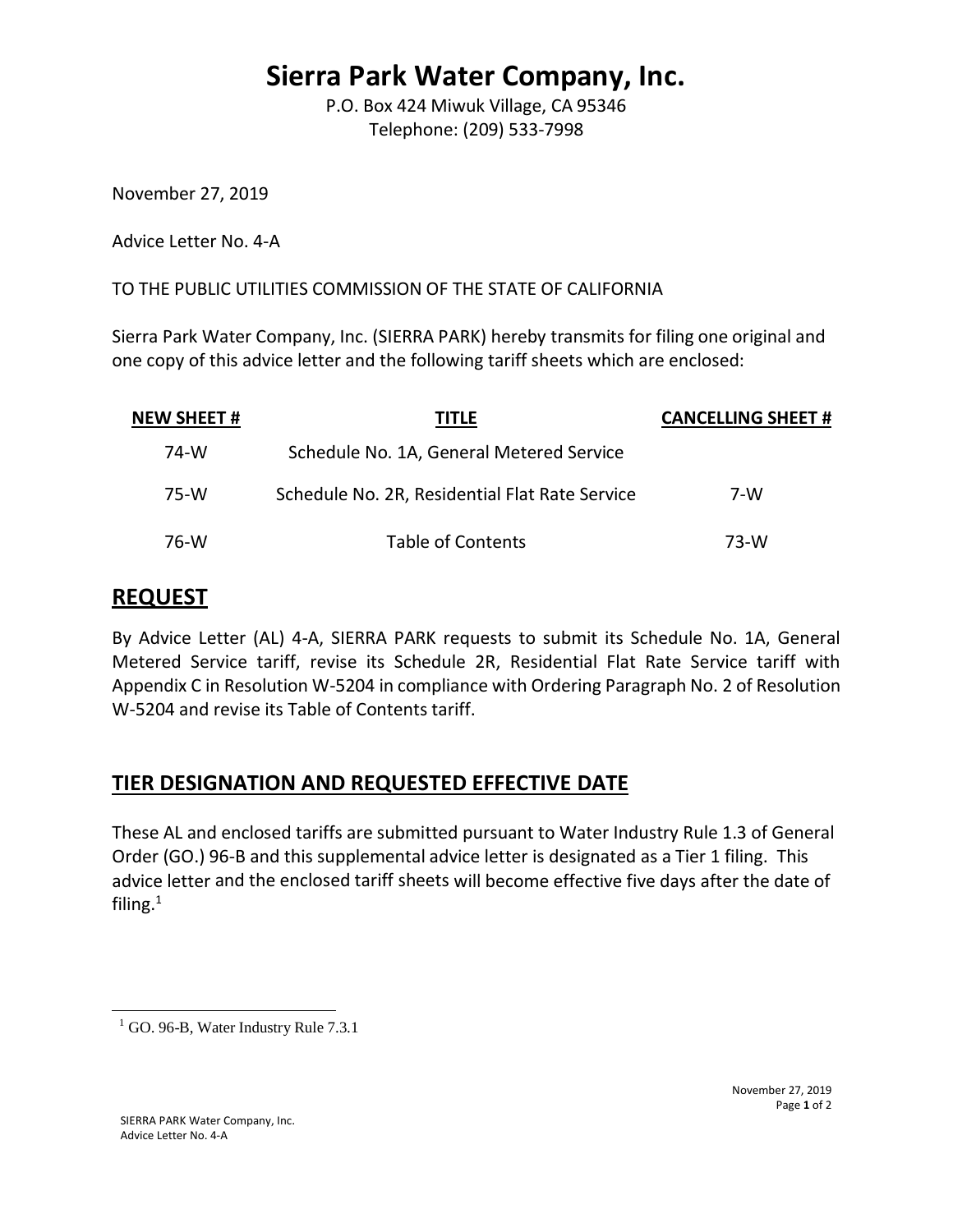# **Sierra Park Water Company, Inc.**

P.O. Box 424 Miwuk Village, CA 95346 Telephone: (209) 533-7998

## **NOTICE**

In accordance with Water Industry Rule 3.2 of General Order 96-B, as modified by Commission ResolutionW-4664, SIERRA PARK will inform its customers of the increase by bill insert.

# **CERTIFICATE OF SERVICE**

I hereby certify that the service list from Advice Letter #4-A has been served a copy of this AL on November 27, 2019.

Executed in Miwuk Village, California on November 27, 2019.

SIERRA PARK Water Company

By: /S/ BILL ORDWEIN

Bill Ordwein Manager

**Enclosures**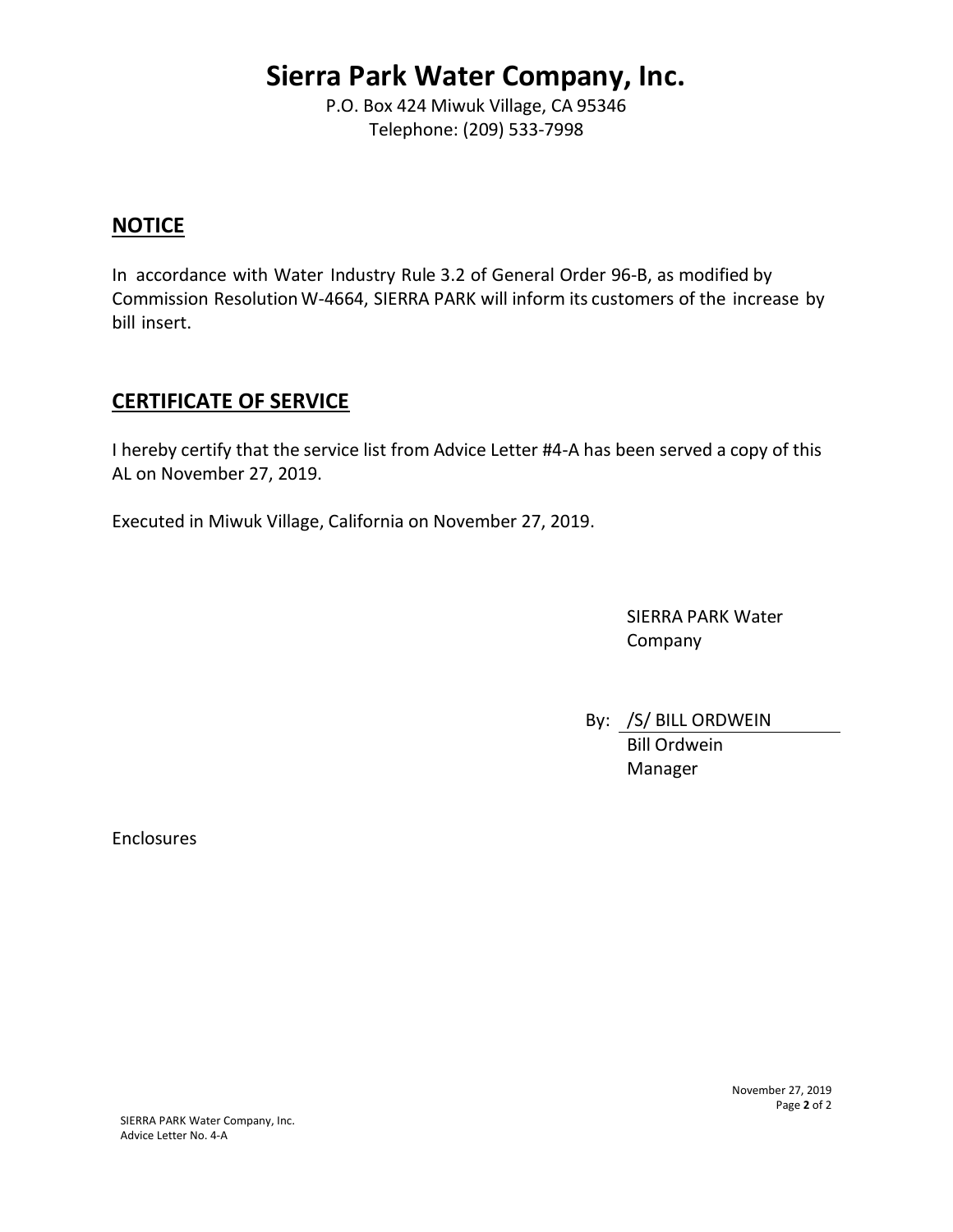#### **SCHEDULE NO. 1**

#### General Metered Service

#### **APPLICABILITY**

Applicable to all metered water service.

#### **TERRITORY**

The area northeast of Sierra Village, off of Highway 108 in Tuolumne County.

For all water, per  $100 \text{ cu. ft}$ . \$4.84 (N)

#### **RATES**

#### **Quantity Rate:**

| <b>Service Charges:</b>           | Per Meter Per Quarter |                            |
|-----------------------------------|-----------------------|----------------------------|
| For $5/8 \times 3/4$ - inch meter | \$180.42              | (N)                        |
| For $3/4$ -inch meter             | \$270.62              |                            |
| For $1$ -inch meter               | \$451.04              |                            |
| For 2-inch meter                  | 902.08                | $\left( \mathbf{N}\right)$ |

The service charge is a readiness-to-serve charge which is applicable to all metered service and to which is added the charge for water used computed at the Quantity Rates.

#### **SPECIAL CONDITIONS**

1. All bills are subject to the reimbursement fee set forth in Schedule No. UF.

(continued)

|  | (To be inserted by utility) |  |  |
|--|-----------------------------|--|--|
|--|-----------------------------|--|--|

Advice Letter No. 4-A **Bill Ordwein** Date Filed

Decision No. **Manager** Effective **Effective** 

**(To be inserted by P.U.C.)** *Issued By* 

Resolution No. W-5204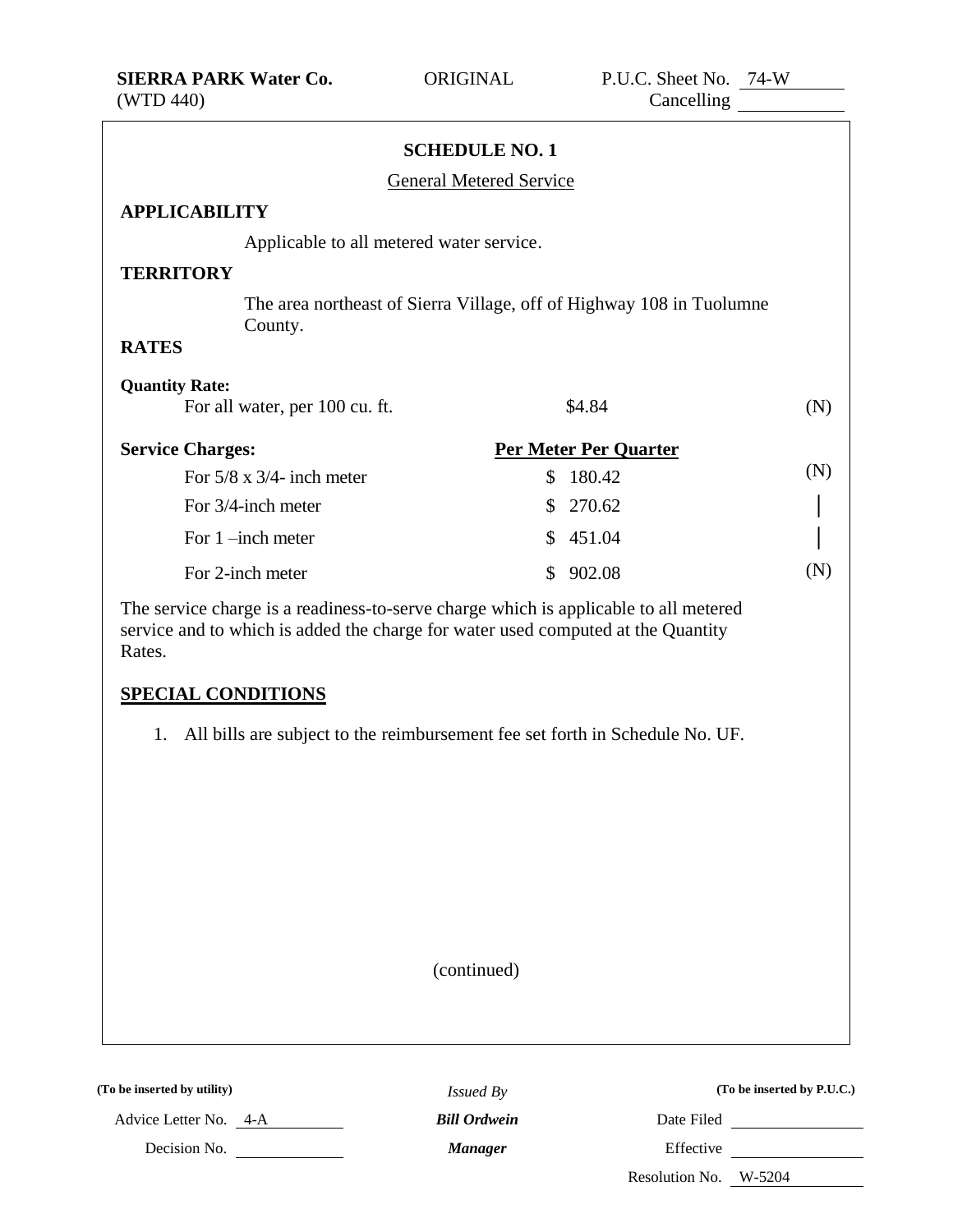#### **SCHEDULE NO. 2R**

#### Residential Flat Rate Service

#### **APPLICABILITY**

Applicable to all flat rate residential water service furnished on quarterly basis.

#### **TERRITORY**

The area northeast of Sierra Village, off Highway 108 in Tuolumne County.

#### **RATES**

| <b>Service Charge:</b>                                                 | <b>Per Service Connection</b><br><b>Per Quarter</b> | (C) |
|------------------------------------------------------------------------|-----------------------------------------------------|-----|
| For each single-family residential unit and<br>Unimproved vacant lots: |                                                     |     |
| For Year TY-2019                                                       | \$185.93                                            | (I) |
| For Year TY-2020                                                       | \$225.69                                            | (I) |
| For discontinuing service for merged lots:                             | \$473.00                                            |     |

The above does not include any applicable government recording fees which are the responsibility of the owner.

#### **SPECIAL CONDITIONS**

1. All bills are subject to the reimbursement fee set forth in Schedule UF.

|  | (To be inserted by utility) |  |  |
|--|-----------------------------|--|--|
|--|-----------------------------|--|--|

Advice Letter No. 4-A **Bill Ordwein** 

Decision No. **Manager** Manager

**(To be inserted by P.U.C.)** *Issued By* 

| Date Filed |  |
|------------|--|
| Effective  |  |

Resolution No. W-5204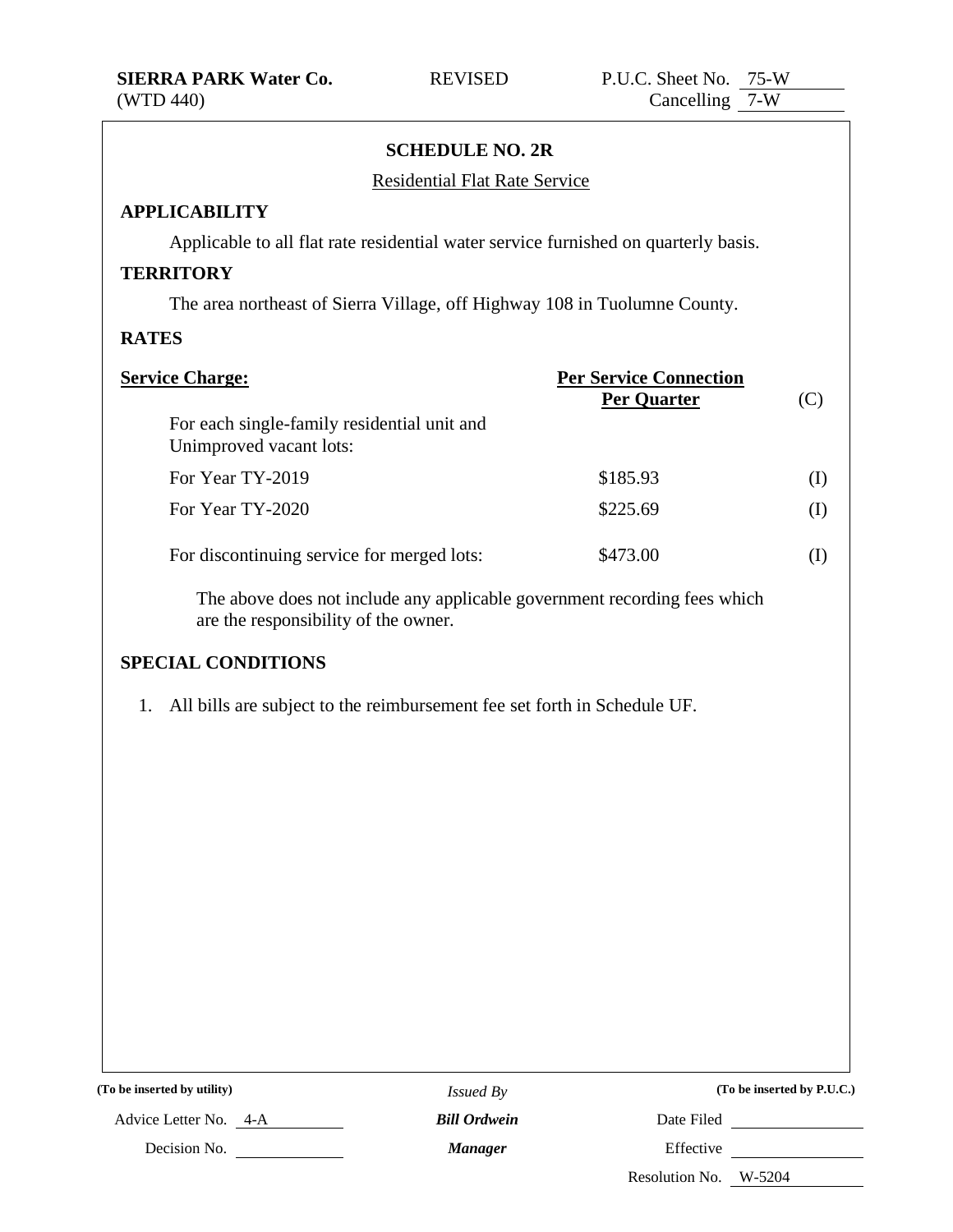(WTD 440) Cancelling  $\overline{73-W}$ 

# **TABLE OF CONTENTS**

The following listed tariff sheets contain all effective rates and rules affecting the charges and services of the utility, together with other pertinent information.

| <b>SUBJECT MATTER OF SHEET</b>                                                                  | P.U.C. SHEET NO.   |     |
|-------------------------------------------------------------------------------------------------|--------------------|-----|
| <b>Title Page</b>                                                                               | $1-W$              |     |
| <b>Table of Contents</b>                                                                        | 76-W               | (T) |
| <b>Preliminary Statements</b>                                                                   | 2-W thru 5-W, 74-W |     |
| Service Area Map                                                                                | $6-W$              |     |
|                                                                                                 |                    |     |
| <b>Rate Schedules:</b><br>Schedule No. 1 – General Metered Service                              | 74-W               |     |
| Schedule No. 2RA - Annual Residential Flat Rate Service                                         |                    | (N) |
|                                                                                                 | $75-W$             | (I) |
| Schedule No. LC - Late Payment Charge<br>Schedule No. UF - Surcharge to Fund CPUC Reimbursement | $8-W$              |     |
| Fee                                                                                             | $9-W$              |     |
| <b>Rules:</b>                                                                                   |                    |     |
| No. $1$ – Definitions                                                                           | $10-W$ , $11-W$    |     |
| No. $2$ – Description of Service                                                                | $12-W$             |     |
| No. $3$ – Application for Service                                                               | $13-W$             |     |
| No. $4$ – Contracts                                                                             | $14-W$             |     |
| No. $5$ – Special Information Required on Forms                                                 | 15-W thru 17-W     |     |
| No. 6 – Establishment and Re-establishment of Credit                                            | $18-W$             |     |
| No. $7 -$ Deposits                                                                              | $19-W$             |     |
| No. $8$ – Notices                                                                               | 20-W, 21-W         |     |
| No. 9 – Rendering and Payment of Bills                                                          | 22-W thru 24-W     |     |
| No. $10 -$ Disputed Bills                                                                       | 25-W, 26-W         |     |
| No. 11 – Discontinuance and Restoration of Service                                              | 27-W thru 34-W     |     |
| No. 12 - Information Available to Public                                                        | $35-W$             |     |
| No. 13 – Temporary Service                                                                      | $36-W$             |     |
| No. $14$ – Continuity of Service                                                                | $37-W$             |     |
| No. 14.1 - Water Conservation & Rationing Plan                                                  | 38-W thru 44-W     |     |
| No. $15 -$ Main Extensions                                                                      | 45-W thru 57-W     |     |
| No. 16 – Service Connections, Meters, & Customer's Facilities                                   | 58-W thru 64-W     |     |
| No. 17 - Standards for Measurements of Service                                                  | $65-W$             |     |
| No. $18$ – Meter Tests & Adjustment of Bills for Meter Error                                    | 66-W thru 68-W     |     |
| No. 19 - Service to Separate Premises & Multiple Units and<br><b>Resale of Water</b>            | 69-W thru 70-W     |     |
| No. 20 - Water Conservation                                                                     | $71-W$             |     |
| No. $21$ – Fire Protection                                                                      | $72-W$             |     |
|                                                                                                 |                    |     |

**(To be inserted by utility)** *Issued By* **(To be inserted by P.U.C.)**

Advice Letter No. 4-A **Bill Ordwein** Date Filed

Decision No. **Manager** Effective **Effective** 

Resolution No. W-5204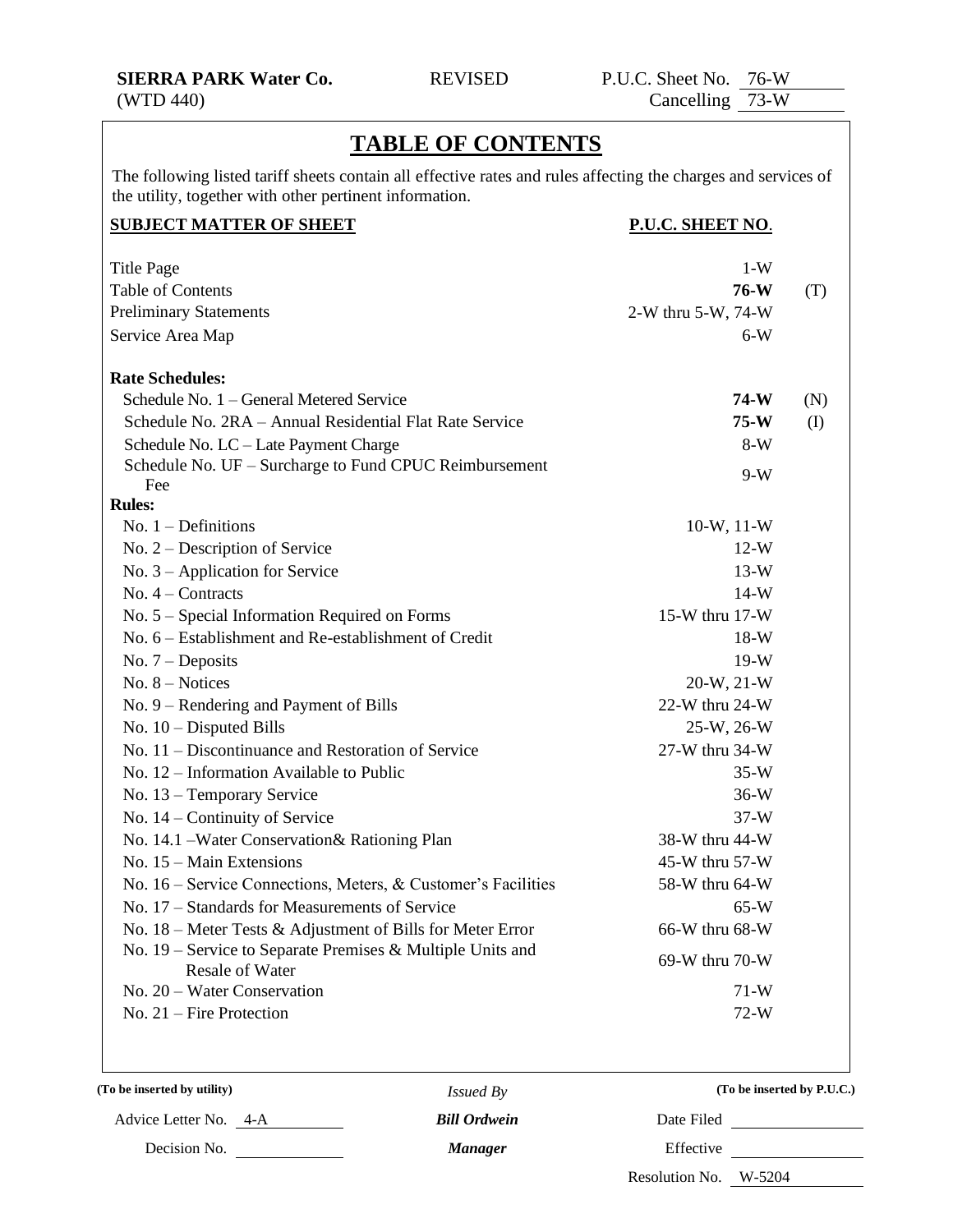## **SIERRA PARK WATER COMPANY, INC.**

### **ADVICE LETTER #4-A**

## **SERVICE LIST**<sup>1</sup>

#### \*\*\*\*\*\*\*\*\*\*\*\*\*\*\* PARTIES \*\*\*\*\*\*\*\*\*\*\*\*\*\*\*

Fred Coleman P. O. Box 184 Long Barn, CA 95335 209-586-0551 mtbunchFredAnn@gmail.com For: Fred Coleman

Larry Vaughn P.O. Box 341 Long Barn, CA 95335 KLSANVA@yahoo.com For: Larry Vaughn

Charles P. Varvayanis P.O. Box 395 Long Barn, CA 95335-0395 [charles@varvayanis.com](mailto:charles@varvayanis.com) **l**

Kirk Knudsen, President Sierra Park Water Company P.O. Box 424 Mi Wuk Village, CA 95346 408-269-8653 kirkmknudsen@gmail.com For: Sierra Park Water Company

Dan L. Carroll Downey Brand 621 Capitol Mall, 18th Floor Sacramento, CA 95814 916-520-5239 [dcarroll@DowneyBrand.com](mailto:dcarroll@DowneyBrand.com) For: Sierra Park Water Company Steven Wallace P.O. Box 283 Mi-Wuk Village, CA 95346 209-586-5836 Steve.Paul.Wallace@gmail.com For Steven Wallace Ruth Dargitz 2400 Pinehurst Dr. Oakdale, CA 95361-9232 209-848-9545 RDargitz@comcast.net For Ruth Dargitz

William Ordwein, Director Sierra Park Water Company P.O. Box 424 Mi Wuk Village, CA 95346 209-586-1618 Bill.ordwein@yahoo.com For: Sierra Park Water Company

c/o Timothy T. Trujillo, Esq. Dambacher, Trujillo & Wright, PLC 32 N. Washington Street Sonora, CA 95370 209-533-1883 tim@dtalawyers.com For: Odd Fellows Sierra Recreation

Delwyn Wallis P.O. Box 279 Mi Wuk Village, CA 95346 209-586-4065 [rosieanddel@gmail.com](mailto:rosieanddel@gmail.com) For: Odd Fellows Sierra Recreation

<sup>&</sup>lt;sup>1</sup> GO. 96-B, Water Industry Rule 4.1.